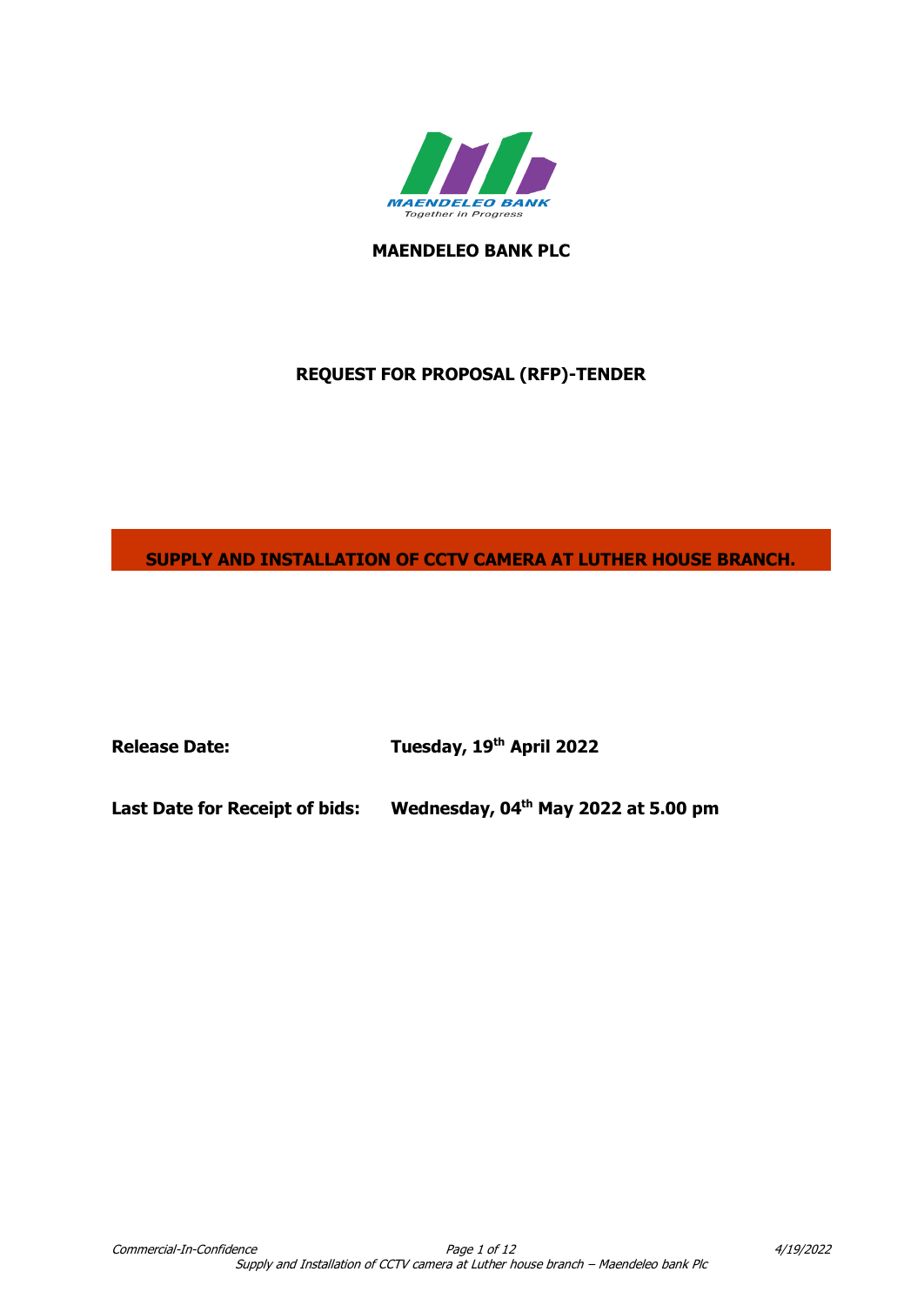# **ISSUE OF RFP DOCUMENT TO PROSPECTIVE BIDDERS**

## **FOR SUPPLY AND INSTALLATION OF CCTV CAMERA AT LUTHER HOUSE BRANCH**

This form serves as an acknowledgment of receipt of the tender and participation.

This page is to be **completed immediately on downloading/receiving the document** and scanned copy e-mailed to *procurement@maendeleobank.co.tz* 

Firms that do not register their interest immediately in this manner may not be sent the RFP addenda should any arise.

| Table 1: Registration of Interest to Participate |  |  |  |  |
|--------------------------------------------------|--|--|--|--|
|--------------------------------------------------|--|--|--|--|

| <b>Item</b>                                                                                                                   | <b>Supplier Details</b> |
|-------------------------------------------------------------------------------------------------------------------------------|-------------------------|
| Name of Person:                                                                                                               |                         |
| Organization Name:                                                                                                            |                         |
| Postal Address:                                                                                                               |                         |
| Tel No:                                                                                                                       |                         |
| Fax No:                                                                                                                       |                         |
| Email Address: (this e-mail address<br>should be clearly written as<br>communication with bidders shall<br>be through e-mail) |                         |
| Signature:                                                                                                                    |                         |
| Date:                                                                                                                         |                         |
| Company Stamp:                                                                                                                |                         |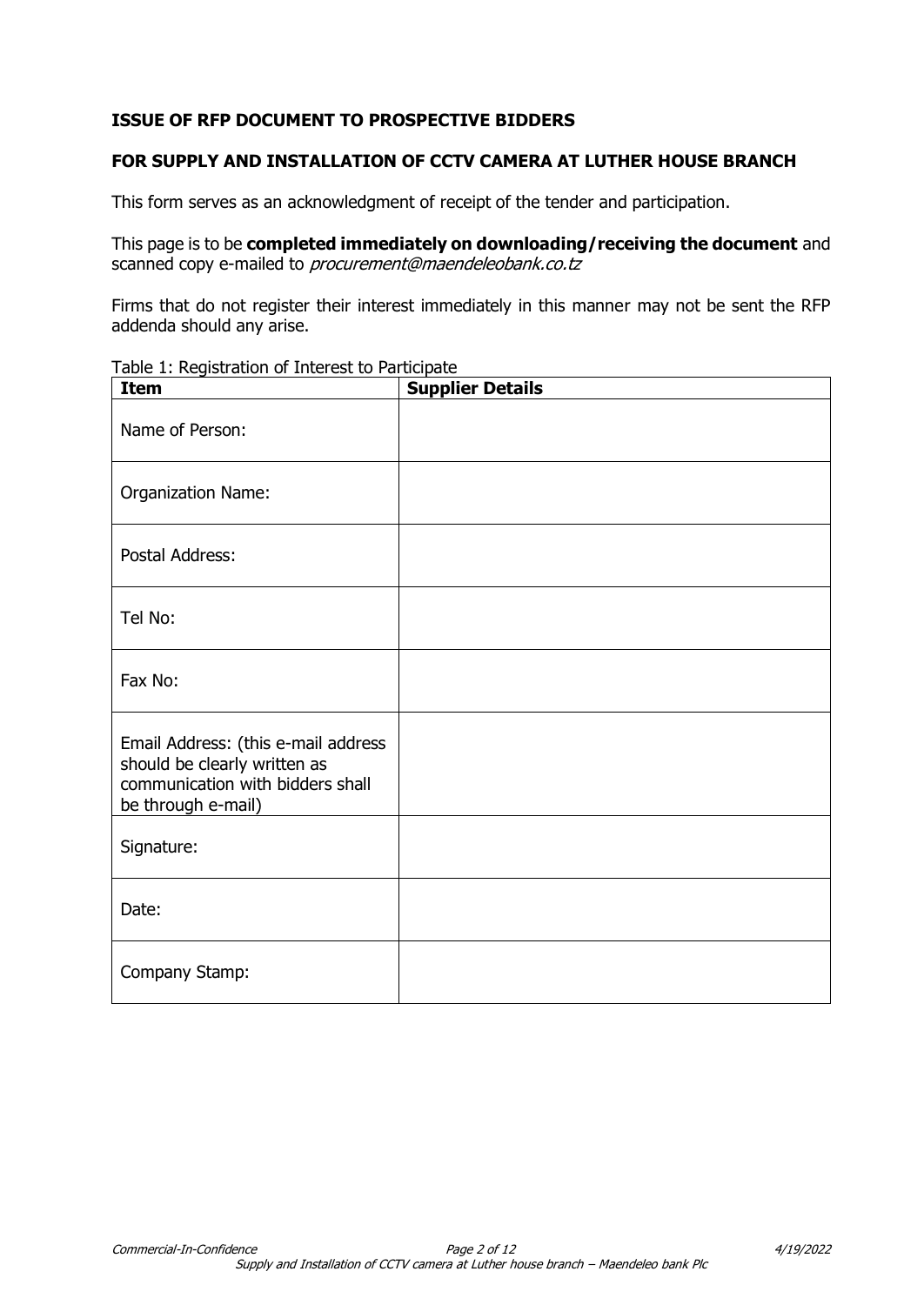# **SECTION 1 – REQUEST FOR PROPOSALS**

#### **1.1. Background**

Maendeleo Bank Plc (hereinafter referred to as "the Bank") incorporated in Tanzania is one of the banks whose purpose is to provide innovatively, customer needs driving financial services with competitive returns to our Shareholder

The bank's vision is to become a preferred retail and MSME financial services provider in Tanzania.

This document their before constitutes the formal Request for Proposals (RFP) for **Supply and installation of CCTV camera at Luther house branch** and is being availed on a restricted tender basis.

## **1.2. Background, Aims and Objectives**

The Bank's aim is to identify a supplier(s) that has the ability to SUPPLY AND INSTALLATION OF CCTV CAMERAS AT LUTHER HOUSE BRANCH to Maendeleo Bank Plc. It is the purpose of this Request for proposal (RFP) to solicit responses from qualified suppliers on the below among other requirements as laid down by this document:-

- a) The supplier shall examine each item carefully and locate areas critically.
- b) The supplier will provide all necessary items requested as regard to the supply and installation of CCTV cameras.

#### **1.3. Format of RFP Response and Other Information for Bidders**

- **1.3.1.** The overall summary information regarding the Supply and Installation of CCTV cameras at Luther House Branch is given in section 2 – Scope of Work. The bidder shall include in their offer any additional services considered necessary for the successful implementation of their proposal.
- **1.3.2.** The bidder shall submit an electronic copy in PDF Format (Original) to procurement@maendeleobank.co.tz by the closing date Saturday, 04<sup>th</sup> May 2022 at 5:00pm. Proposals from bidders should be submitted in the same email.

## **1.3.3. The Technical Proposal should contain the following:**

Bidders, willing to be considered for Supply and Installation of CCTV cameras at Luther House Branch are expected to furnish the Bank with among others the following vital information, which will be treated in strict confidence by the Bank.

- $\triangleright$  Provide a company profile as per the supplier questionnaire in Annex 2.
- $\triangleright$  A brief background of the firm, highlighting experience, capabilities, processes, and resources
- $\triangleright$  Legal registration, and professional affiliations,
- $\triangleright$  Length of time in the relevant area of work/specialization.
- $\triangleright$  Detailed methodology/Approach with clear timelines.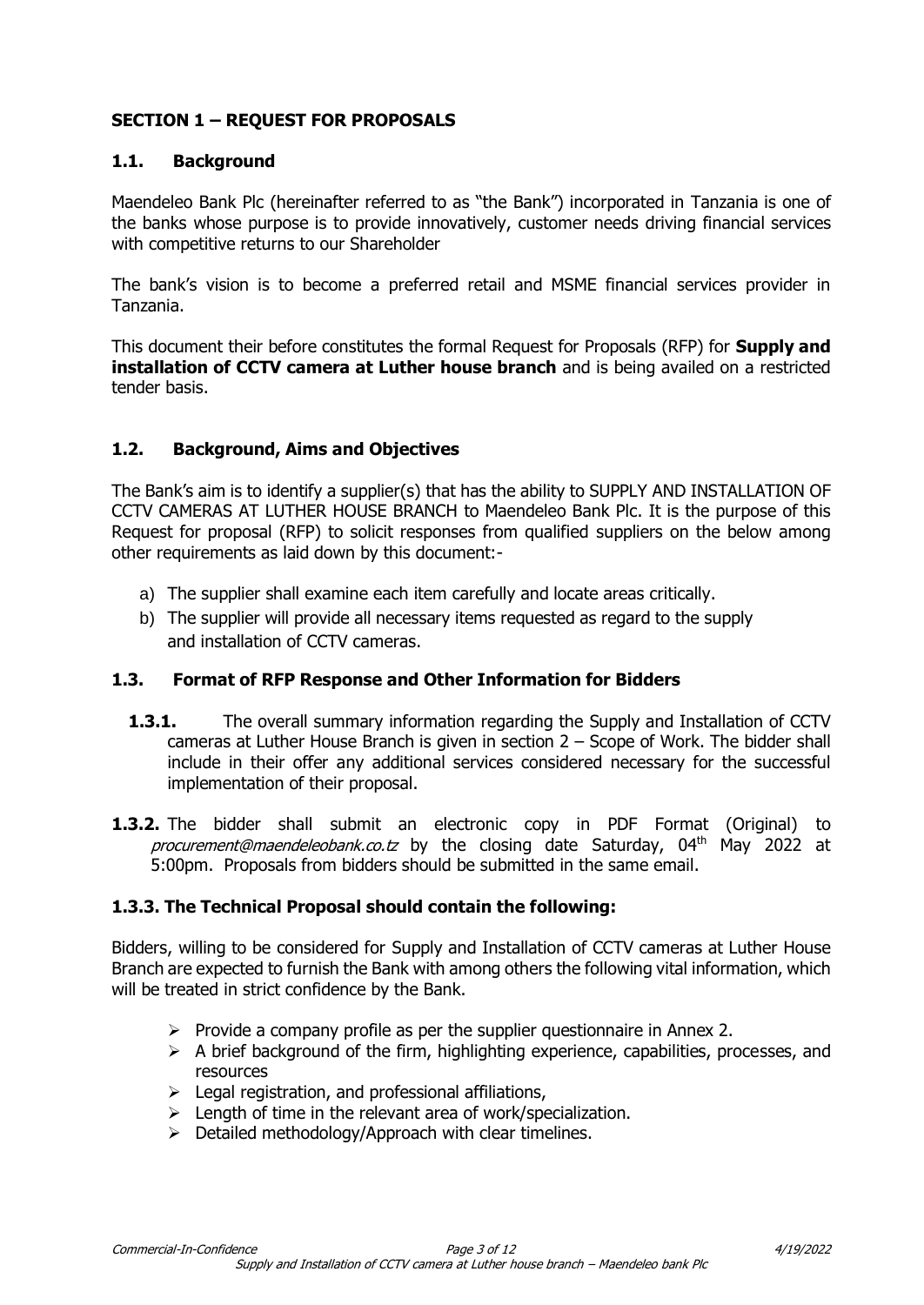- $\triangleright$  Certified Technical Resources in the relevant area i.e. Profile of the personnel to be involved in the work, with emphasis on academic qualifications, professional qualifications, and experience in respect of the stated scope of work.
- $\triangleright$  At least five reference clients where similar nature of work has been successfully completed and where the Bank would obtain references as per annex 1 and section 2.6
- $\triangleright$  Availability of Resources
- $\triangleright$  This RFP document is duly signed
- $\triangleright$  Audited financial statements of the company submitting the RFP bid, for the last two years.
- $\triangleright$  Demonstrate capability and capacity to provide the goods/services as per Maendeleo bank requirements in section 2.
- $\triangleright$  Any other information/documents which may be considered necessary or useful for this RFP
- **1.3.4 The Financial proposal** shall clearly indicate the total cost per each item as follows:
	- a. The Financial Proposal should include a breakdown of the cost per item.
	- b. The Supplier shall provide and shall ensure that the prices are fixed during the Original Contract Period which is one year.
	- c. All costs associated with this requirement shall be included in the financial proposal.
	- d. Reimbursable costs should be clearly indicated and included as part of the financial proposal
	- e. The cost should be inclusive of applicable taxes (VAT and withholding Tax) and these should be clearly indicated.
- **1.3.5** Bidders are requested to hold their proposals valid for ninety (90) days from the closing date for the submission. The Bank will make its best efforts to arrive at a decision within this period.
- **1.3.6** Assuming that the Contract will be satisfactorily concluded, the bidders shall be expected to commence the assignment after the final agreement is reached.
- **1.3.7** The contracting arrangements shall define clearly the responsibilities and the supply of items to be provided by each firm in the case of a joint venture.
- **1.3.8** The bid documents shall be referenced **THE SUPPLY AND INSTALLATION OF CCTV CAMERA AT LUTHER HOUSE BRANCH** and submitted electronically in PDF Format (Original) to [procurement@maendeleobank.co.tz](mailto:procurement@maendeleobank.co.tz) **on or before the closing date on Wednesday, 04 th May 2022 at 5:00 pm**
- **1.3.9** The Bank reserves the right to accept or to reject any bid, and to annul the bidding process and reject all bids at any time prior to the award of the contract, without thereby incurring any liability to any Bidder or any obligation to inform the Bidder of the grounds for its action.

The vendor's terms and conditions will not form part of any contract with Maendeleo bank in relation to this tender.

Canvassing is prohibited and will lead to automatic disqualification.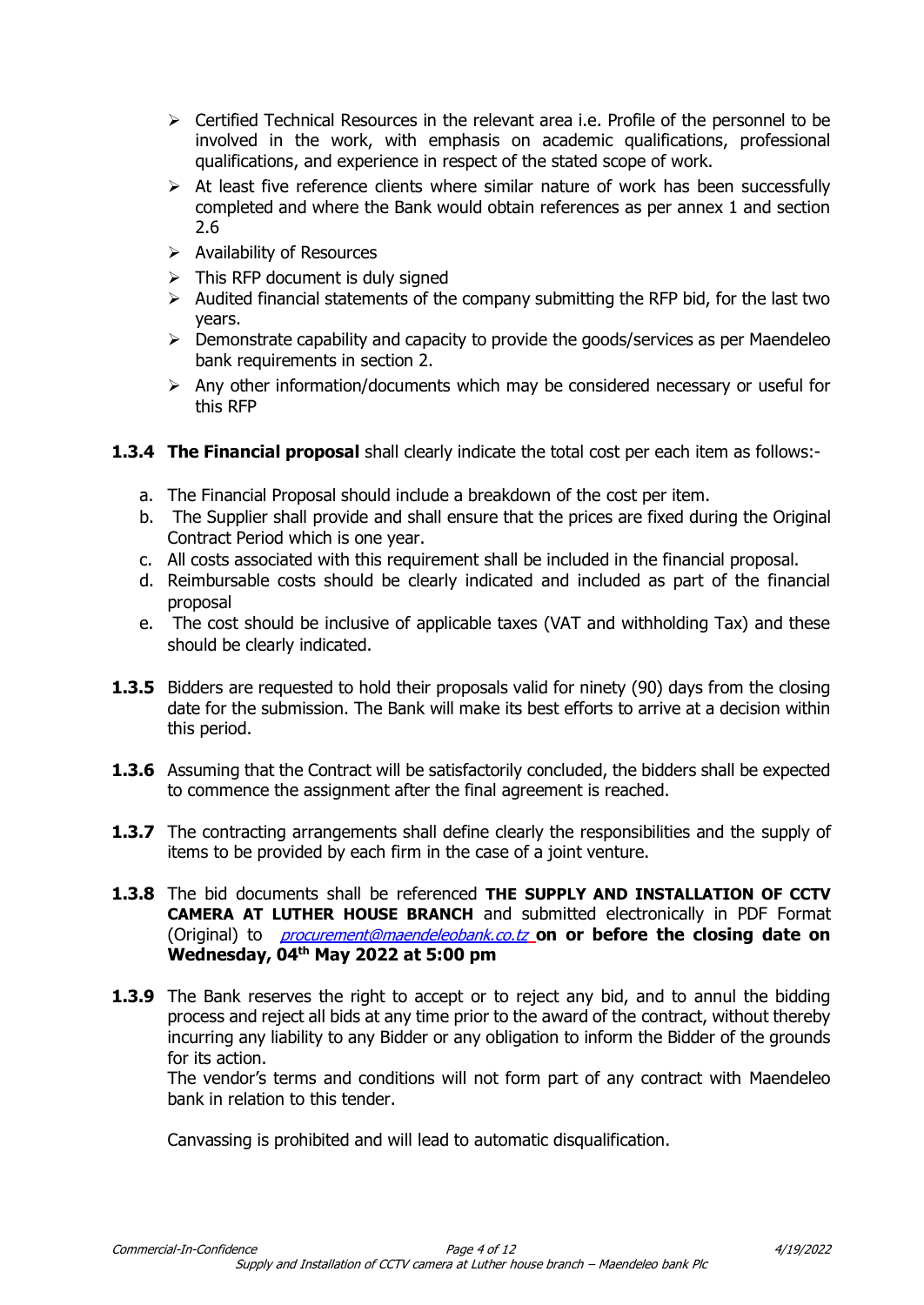# **1.3.10Cost of bidding**

The Bidder shall bear all costs associated with the preparation and submission of its bid, and the Bank is not responsible or liable for those costs, regardless of the conduct or outcome of the bidding process.

## **1.3.11Clarification of Bidding Document**

- i. All correspondence related to the contract shall be made in English.
- ii. Should there be any doubt or uncertainty, the Bidder shall seek clarification in writing addressed to the procurement unit through e-mail to procurement@maendeleobank.co.tz
- iii. Any clarification sought by the bidder in respect of the RFP shall be addressed at least **four (5) working days** before the deadline for submission of bids, in writing to the Procurement unit through the same mail.
- iv. It is the responsibility of the Bidder to obtain any further information required to complete this RFP.
- v. Any clarification requests and their associated response will be circulated to all Bidders.
- vi. The **last date for receipt of requests for clarifications** from bidders is **Wednesday, 27th April 2022 at 5.00 pm** The RFP Clarification Template is as follows:-

|                                   | Company Name:<br>$\bullet$                 |                           |          |  |  |  |
|-----------------------------------|--------------------------------------------|---------------------------|----------|--|--|--|
|                                   | Contact Person: (primary Supplier contact) |                           |          |  |  |  |
|                                   | E-mail:                                    |                           |          |  |  |  |
|                                   | Phone:                                     |                           |          |  |  |  |
|                                   | Fax:                                       |                           |          |  |  |  |
|                                   | ٠                                          | Document Number/Supplier: |          |  |  |  |
| #                                 | Date                                       | Section / Paragraph (2)   | Question |  |  |  |
| 1                                 |                                            |                           |          |  |  |  |
|                                   |                                            |                           |          |  |  |  |
| $\overline{2}$                    |                                            |                           |          |  |  |  |
|                                   |                                            |                           |          |  |  |  |
| 3                                 |                                            |                           |          |  |  |  |
|                                   |                                            |                           |          |  |  |  |
| (1) Question(s) mailing Date.     |                                            |                           |          |  |  |  |
| (2) From Maendeleo Bank Document. |                                            |                           |          |  |  |  |

The queries and replies there shall then be circulated to all other prospective bidders (without divulging the name of the bidder raising the queries) in the form of an addendum, which shall be acknowledged in writing by the prospective bidders.

Inquiries for clarifications should be sent by e-mail (using the format above) to: procurement@maendeleobank.co.tz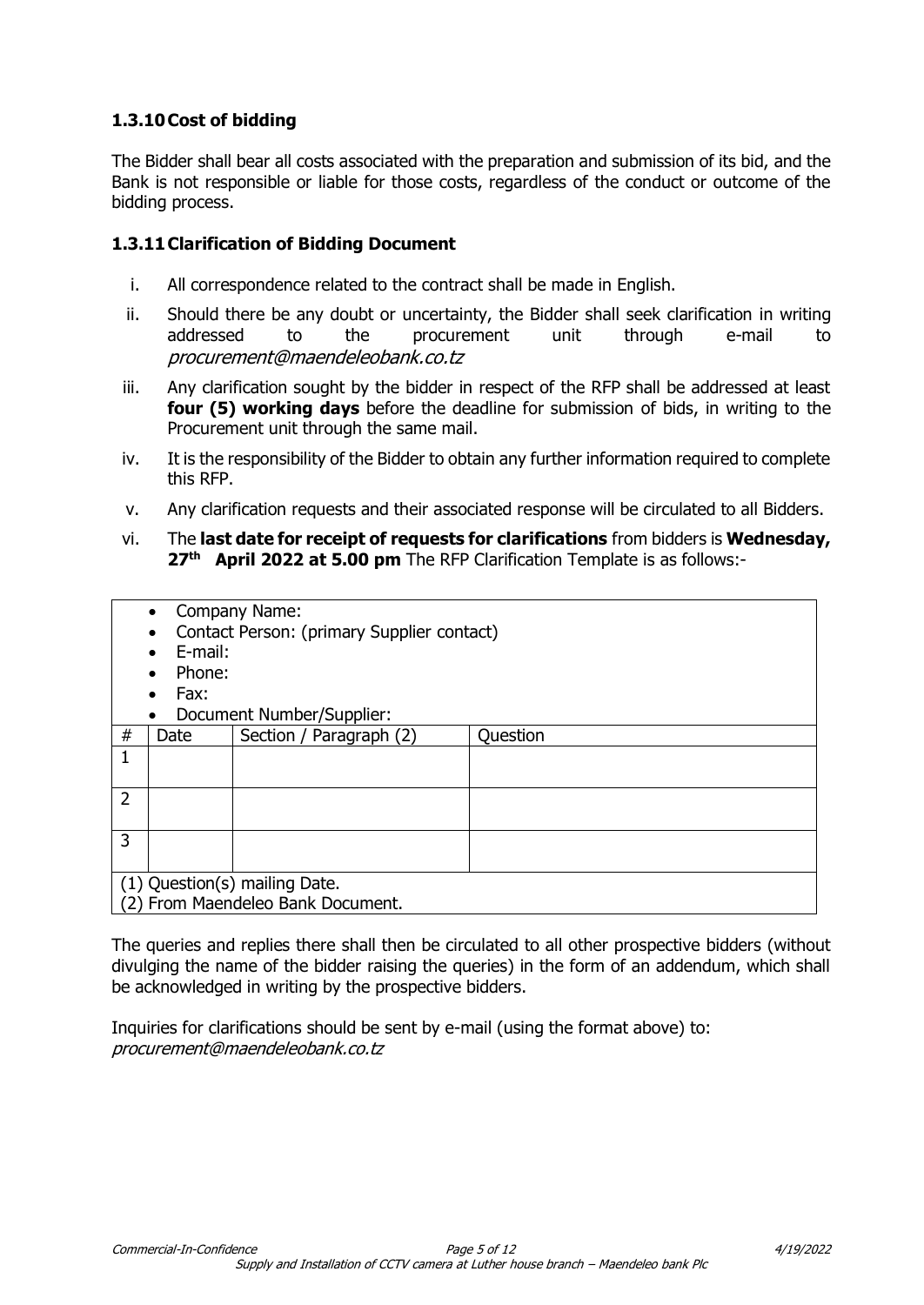# **1.3.12 Amendment of Bidding Document**

At any time prior to the deadline for submission of bids, the Bank, for any reason, whether at its own initiative or in response to a clarification requested by a prospective Bidder, may modify the bidding documents by amendment.

All prospective Bidders that have received the bidding documents will be notified of the amendment in writing, and it will be binding on them. It is therefore important that bidders give the correct details in the format given on page 1 at the time of collecting/receiving the RFP document.

To allow prospective Bidders reasonable time to take any amendments into account in preparing their bids, the Bank may at its sole discretion extend the deadline for the submission of bids based on the nature of the amendments.

## **1.3.13Deadline for Submission of Bids**

Bids should be addressed to the Procurement unit on or before Wednesday, 04<sup>th</sup> May 2022 at 5:00 pm**.** Any bid received by the Bank after this deadline will be rejected.

#### **1.3.14 Responsiveness of Proposals**

The responsiveness of the proposals to the requirements of this RFP will be determined. A responsive proposal is deemed to contain all documents or information specifically called for in this RFP document. A bid determined not responsive will be rejected by the Bank and may not subsequently be made responsive by the Bidder by correction of the non-conforming item(s).

## **1.3.15Bid Evaluation and Comparison of Bids**

1.3.14.1 Technical proposals will be evaluated based on the following general areas and bids comparison

- Technical proposal requirements on section 1.3.3 and Section 2.
- Firm's general experience in the field of assignment
- Relevant references from previous assignments as per Annex 1.
- understanding of the aims and objectives
- The qualifications and relevant experience of the personnel for this assignment
- Overall value proposition

All tender responses will be evaluated in two phases:-

- a. Preliminary and detailed technical evaluation that will determine administrative compliance and technical compliance and support responsiveness of the vendor.
- b. Financial evaluation to consider pricing competitiveness and the financial capability of the vendors.

Once the bids are opened, the bid evaluation will commence. In the event that the bank may need to visit the client site, vendors will be notified in writing. The bank may also make surprise unannounced visits to the vendor's offices to verify any information contained in the bid document. All visits are at the discretion of the bank. Vendors may also be called upon to make brief and short presentations and /or demos on their assignment before a panel constituted by the bank.

1.3.14.2 Financial proposals will be evaluated on the basis of cost, lead-time and payment terms if not specified in this document.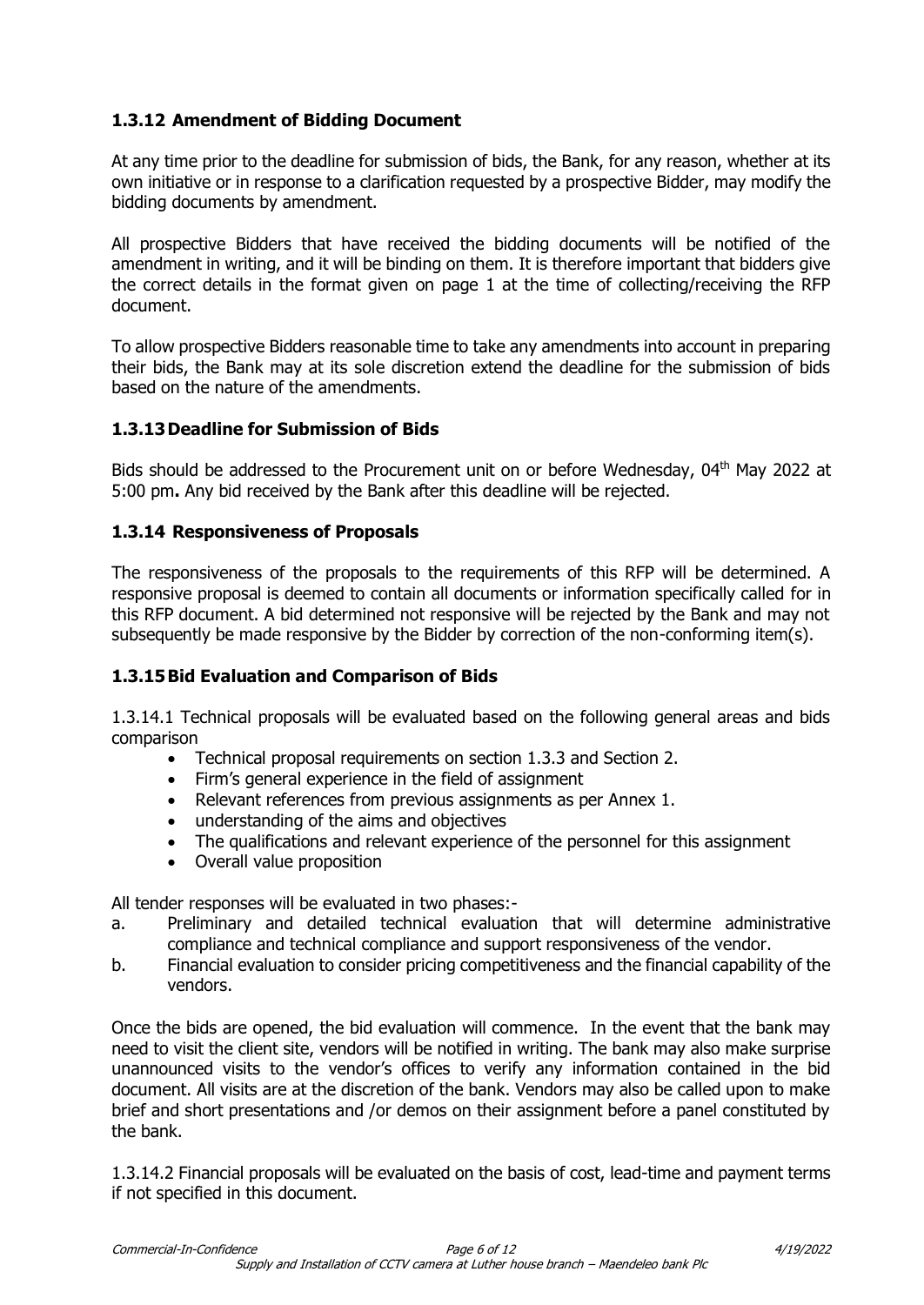# **1.3.16Buyers Rights**

Maendeleo Bank Plc reserves the right to reject any or all RFP without giving any reasons and Maendeleo Bank has no obligation to accept any offer made. Maendeleo Bank also reserves the right to keep its selection and selection criteria confidential. Maendeleo Bank reserves the right to award the tender in part or in whole to either a single vendor or split the award to multiple vendors in the final award. Bids not strictly adhering to RFP conditions may not be considered by Maendeleo Bank whose decision on the matter shall be final.

## **1.3.17Documents Required for Evaluation**

In addition to the above information, the following documents should be attached.

| <b>Item</b> | <b>Description</b>                                                                  |  |  |
|-------------|-------------------------------------------------------------------------------------|--|--|
| 1.          | Valid Business Licence                                                              |  |  |
| 2.          | Certificate of Incorporation/Registration                                           |  |  |
| 3.          | Valid Trading License/Customs Agent Licence                                         |  |  |
| 4.          | <b>Business Permit</b>                                                              |  |  |
|             | List of all Directors with Percentage of shares held, telephone and their<br>postal |  |  |
| 5.          | address                                                                             |  |  |
| 6.          | Copy of VAT and PIN Certificate                                                     |  |  |
| 7.          | Valid Tax Compliance certificate                                                    |  |  |
| 8.          | Certificate from relevant body/association for the Firm                             |  |  |
| 9.          | Professional Certifications/ Accreditations for both the firm and staff             |  |  |
| 10.         | Audited Accounts for the last 2 years                                               |  |  |
| 11.         | <b>Company Profile</b>                                                              |  |  |
|             | Documentary evidence of physical location - Lease agreements for business premises  |  |  |
| 12.         | or proof of premises ownership and security management                              |  |  |
| 13.         | Copies of LPO's, Letters of award/signed contracts/reference letters                |  |  |

## **SECTION 2 – TERMS OF REFERENCE/SCOPE OF WORK**

## **2.1 OVERALL RESPONSIBILITY**

- a) The Bidder is obliged to work closely with the Bank's staff, act within its own authority, and abide by directives issued by the Bank that are consistent with the terms of the Contract.
- b) The Bidder is responsible for managing the activities of its personnel, or subcontracted personnel, and will hold itself responsible for any misdemeanors.
- c) The Bidder shall take the lead role and be jointly responsible with the Bank for producing a finalized project plan and schedule, including identification of all major milestones and specific resources that the Bank is required to provide.
- d) The Bidder will not disclose the Bank's information it has access to, during the course of the provision of this services, to any other third parties without the prior written authorization of the Bank. This clause shall survive the expiry or earlier termination.

# **2.2 PRICING**

The Costs should be in Tanzania shillings inclusive of all taxes; clearly stating Man/Day rates where appropriate.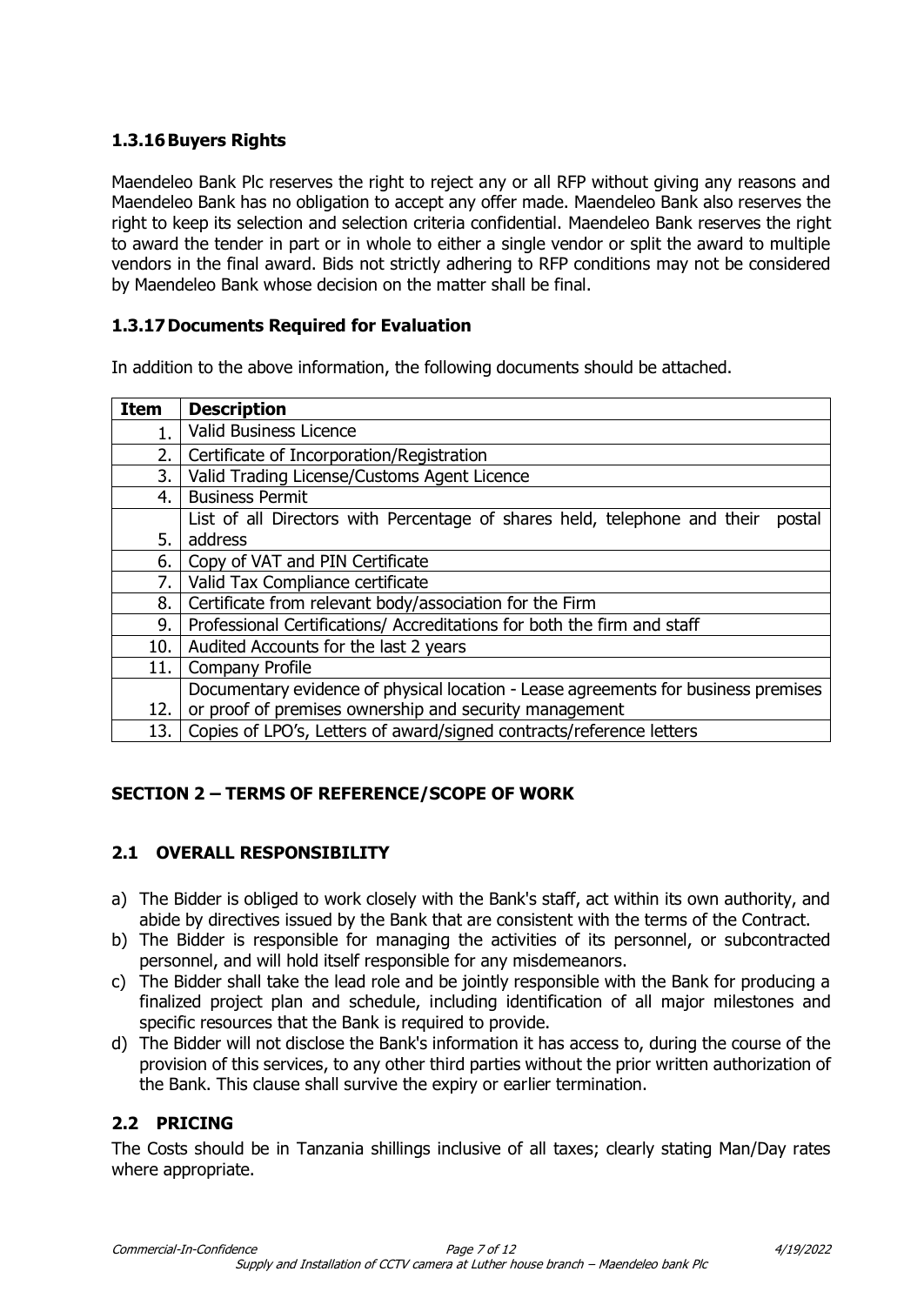All taxes and VAT amounts must be clearly stipulated and separated from the base costs.

# **2.3 DELIVERY**

Delivery and performance of the Services/goods shall be made by the successful Bidder in accordance with the time schedule agreed by both parties and subsequent Agreement.

## **2.4 DELAYED DELIVERY**

If at any time during the performance of the Contract, the Bidder should encounter conditions impeding timely delivery and performance of the Services, the Bidder shall promptly notify the Bank in writing of the fact of the delay, its likely duration and its cause(s). As soon as practicable after receipt of the Bidder's notice, the Bank shall evaluate the situation and may at its discretion extend the Bidder's time for performance, with or without liquidated damages, in which case the extension shall be ratified by the parties by amendment of the Contract.

# **2.5 BID EFFECTIVENESS**

It is a condition of the bank that the vendor guarantees the sufficiency and effectiveness of the service proposed to meet the bank requirements as outlined in this document where applicable. The Bank will hold the vendor solely responsible for the accuracy and completeness of the information supplied in response to this tender. The bank will hold the vendor responsible for the completeness of the service proposed and that was the vendor is awarded the tender, they would implement the service without any additional requirements from the bank.

# **2.6 PAYMENT TERMS**

The bank will NOT make any payments in advance. The Bank will issue an LPO for all the items ordered. The LPO will be paid within 30 days after successful delivery, and acceptance of the items.

The bank will not accept partial deliveries and neither will the bank make partial payments. Payment for items will only be made once the full scope of items has been successfully delivered.

## **NB: MAENDELEO BANK SHALL ONLY MAKE PAYMENTS THROUGH AN MAENDELEO BANK ACCOUNT AND THUS ALL BIDDERS ARE ENCOURAGED TO OPEN AN ACCOUNT**

## **2.7 STAFFING**

The Supplier will provide the relevant team to be engaged for offering the items, services and tools to carry out all the required work under this tender. An account manager is also required to coordinate and report on the work's progress throughout the contract period.

## **2.8 RESPONSIBILITY AS AN INDEPENDENT CONTRACTOR**

The Supplier agrees to take overall responsibility for any items or service rendered; regardless of whether third parties are engaged by the Supplier or the Supplier himself carries them out.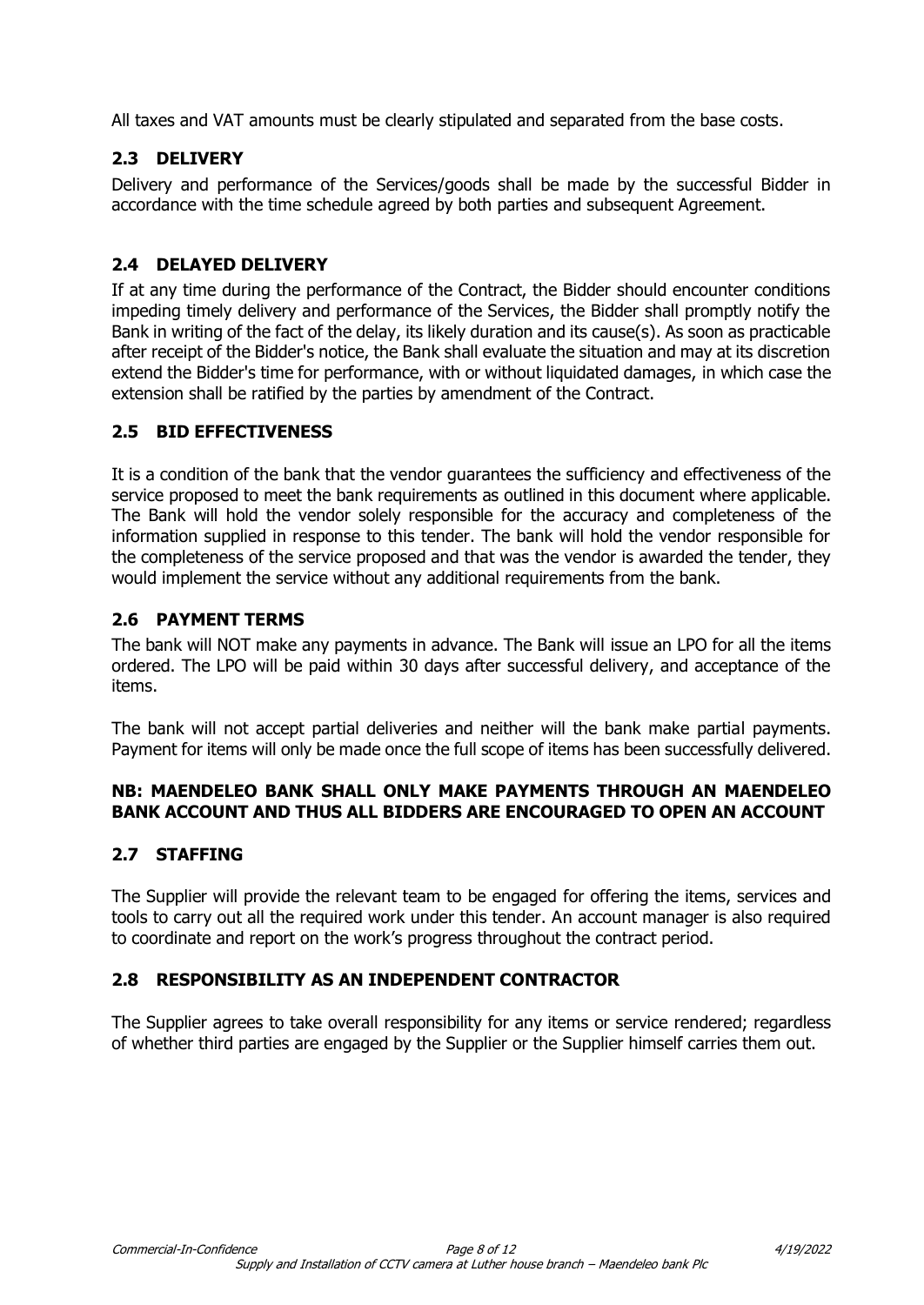# **SECTION 3 – GENERAL CONDITIONS OF CONTRACT**

#### **3.1Introduction**

Specific terms of the contract shall be discussed with the bidder whose proposal will be accepted by the Bank. The resulting contract shall include but not be limited to the general terms of the contract as stated below from 3.2 to 3.13.

#### **3.2Award of Contract**

Following the opening and evaluation of proposals, the Bank will award the contract to the successful bidder whose bid has been determined to be substantially responsive and has been determined as the best evaluated bid. The Bank will communicate to the selected bidder its intention to finalize the draft conditions of engagement submitted earlier with his proposals.

After the agreement has been reached, the successful Bidder shall be invited for the signing of the Contract Agreement to be prepared by the Bank in consultation with the Bidder.

#### **3.3Application of General Conditions of Contract**

These General Conditions (sections 3.2 to 3.13) shall apply to the extent that they are not superseded by provisions in other parts of the Contract that shall be signed.

#### **3.4 Bid Validity Period**

Bidders are requested to hold their proposals valid for ninety (90) days from the closing date for the submission.

#### **3.5 Delays in the Bidder's Performance**

- 3.5.1 Delivery and performance of this service shall be made by the successful Bidder in accordance with the time schedule as per the Agreement.
- 3.5.2 If at any time during the performance of the Contract the Bidder encounters conditions impeding timely delivery and performance of the Services, the Bidder shall promptly notify the Bank in writing of the fact of the delay, its likely duration and its cause(s). As soon as practicable after receipt of the Bidder's notice, the Bank shall evaluate the situation and may at its discretion extend the Bidder's time for performance, with or without liquidated damages, in which case the extension shall be ratified by the parties by amendment of the Contract.
- 3.5.3 Except in the case of "force majeure" as provided in Clause 3.12, a delay by the Bidder in the performance of its delivery obligations shall render the Bidder liable to the imposition of liquidated damages pursuant to Clause 3.8.

#### **3.6Liquidated damages for delay**

The contract resulting from this RFP shall incorporate suitable provisions for the payment of liquidated damages by the bidders in case of delays in the performance of the contract.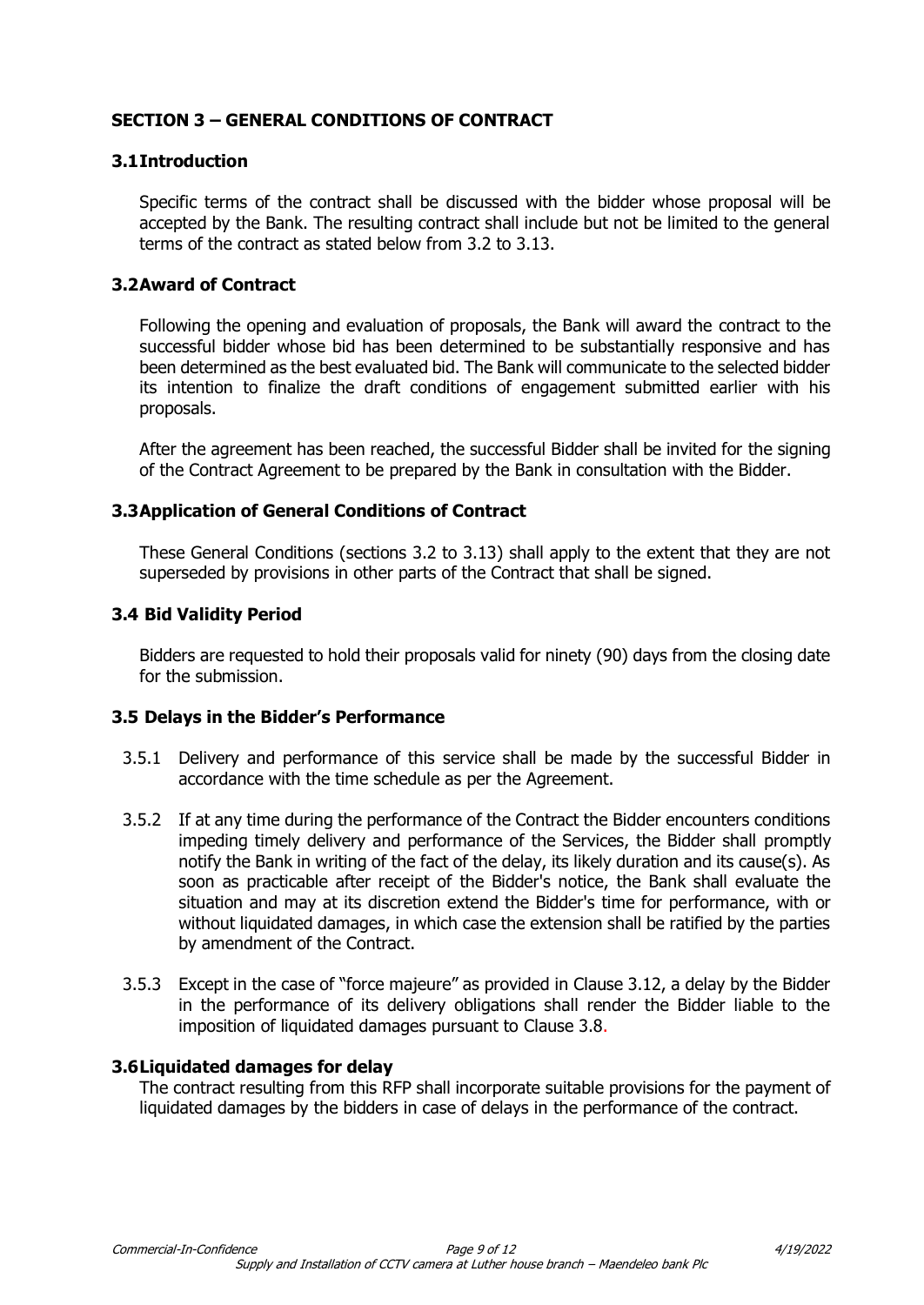#### **3.7Governing Language**

The Contract shall be written in the English Language. All correspondence and other documents pertaining to the Contract which are exchanged by the parties shall also be in English.

#### **3.8Applicable Law**

This agreement arising out of this RFP shall be governed by and construed in accordance with the laws of Tanzania and the parties submit to the exclusive jurisdiction of the Tanzania Courts.

## **3.9Bidder's Obligations**

- 3.9.1 The Bidder is obliged to work closely with the Bank's staff, act within its own authority, and abide by directives issued by the Bank that are consistent with the terms of the Contract.
- 3.9.2 The Bidder is responsible for managing the activities of its personnel, or subcontracted personnel, and will hold itself responsible for any misdemeanors.
- 3.9.3 The Bidder will not disclose the Bank's information it has access to, during the course of the work, to any other third parties without the prior written authorization of the Bank. This clause shall survive the expiry or earlier termination of the contract.

#### **3.10 The Bank's Obligations**

In addition to providing Bidder with such information as may be required by the bidder the Bank shall,

- (a) Provide the Bidder with specific and detailed relevant information
- (b) In general, provide all relevant information and access to Bank's premises.

#### **3.11 Confidentiality**

The parties undertake on behalf of themselves and their employees, agents and permitted subcontractors that they will keep confidential and will not use for their own purposes (other than fulfilling their obligations under the contemplated contract) nor without the prior written consent of the other disclose to any third party any information of a confidential nature relating to the other (including, without limitation, any trade secrets, confidential or proprietary technical information, trading and financial details and any other information of commercial value) which may become known to them under or in connection with the contemplated contract. The terms of this Clause 2.15 shall survive the expiry or earlier termination of the contract.

#### **3.12 Force Majeure**

- (a) Neither Bidder nor Bank shall be liable for failure to meet contractual obligations due to Force Majeure.
- (b) Force Majeure impediment is taken to mean unforeseen events, which occur after signing the contract with the successful bidder, including but not limited to strikes, blockade, war, mobilization, revolution or riots, natural disaster, acts of God, refusal of license by Authorities or other stipulations or restrictions by authorities, in so far as such an event prevents or delays the contractual party from fulfilling its obligations, without its being able to prevent or remove the impediment at a reasonable cost.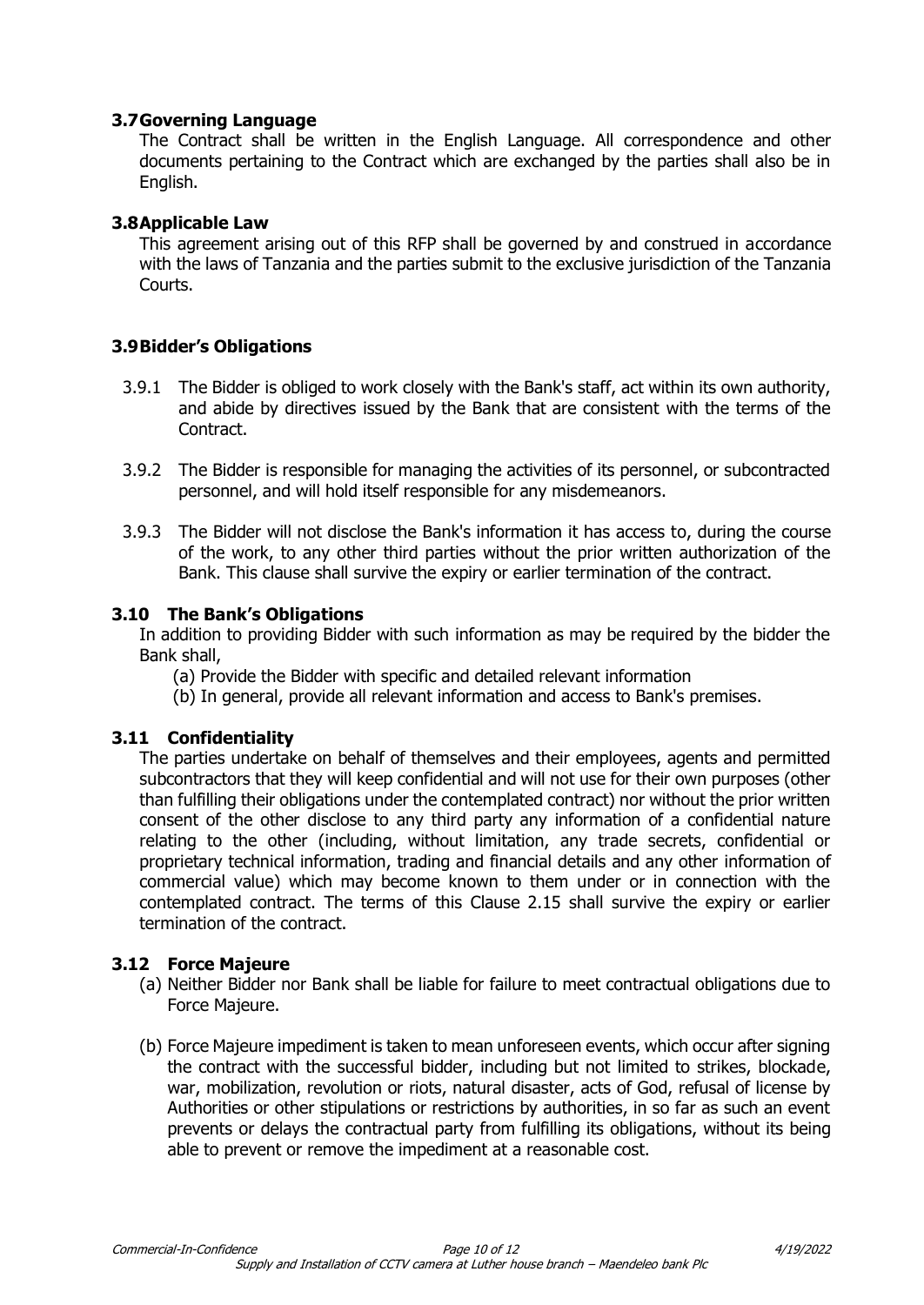- (c) The party involved in a case of Force Majeure shall immediately take reasonable steps to limit the consequence of such an event.
- (d) The party who wishes to plead Force Majeure is under obligation to inform in writing the other party without delay of the event, of the time it began, and its probable duration. The moment of cessation of the event shall also be reported in writing.
- (e) The party who has pleaded a Force Majeure event is under obligation when requested, to prove its effect on the fulfilling of the contemplated contract.

#### **SECTION 4 – ANNEXURES**

#### **ANNEX 1 – CAMERA SPECIFICATIONS.**

- 1. Type of camera, IP camera
- 2. Quantity 28
- 3. Lens 4mbp /5mbp , brand ( HIKVISION / DAHAU
- 4. One POE cisco switch 48ports.
- 5. Storage size HDD 10TB or Synology storage
- 6. Centralized storage of footage backup for all branches

#### **ANNEX 2 – REFERENCES**

References of similar services for organizations similar to Maendeleo Bank Plc in size and complexity are preferred:-

|                | <b>Prior Services Performed for:</b>       | <b>Response</b> |
|----------------|--------------------------------------------|-----------------|
| $\mathbf{1}$   | Company Name                               |                 |
|                | Country                                    |                 |
|                | Listed on the DSE (Yes/No)                 |                 |
|                | Work done and name of final document       |                 |
|                | Year work done                             |                 |
|                | Staff Population as at year work done      |                 |
|                | Person contact at the company              |                 |
|                | Telephone and Email of the person contact  |                 |
| $\overline{2}$ | Company Name                               |                 |
|                | Country                                    |                 |
|                | Listed on the DSE (Yes/No)                 |                 |
|                | Work done and name of final document       |                 |
|                | Year work done                             |                 |
|                | Staff Population as at year work done      |                 |
|                | Person contact at the company              |                 |
|                | Telephone and Email of the person contact  |                 |
| 3              | Company Name                               |                 |
|                | Country                                    |                 |
|                | Listed on the DSE (Yes/No)                 |                 |
|                | Work done and name of final document       |                 |
|                | Year work done                             |                 |
|                | Staff Population as at year work done      |                 |
|                | Person contact at the company              |                 |
|                | Telephone and Email of the person' contact |                 |